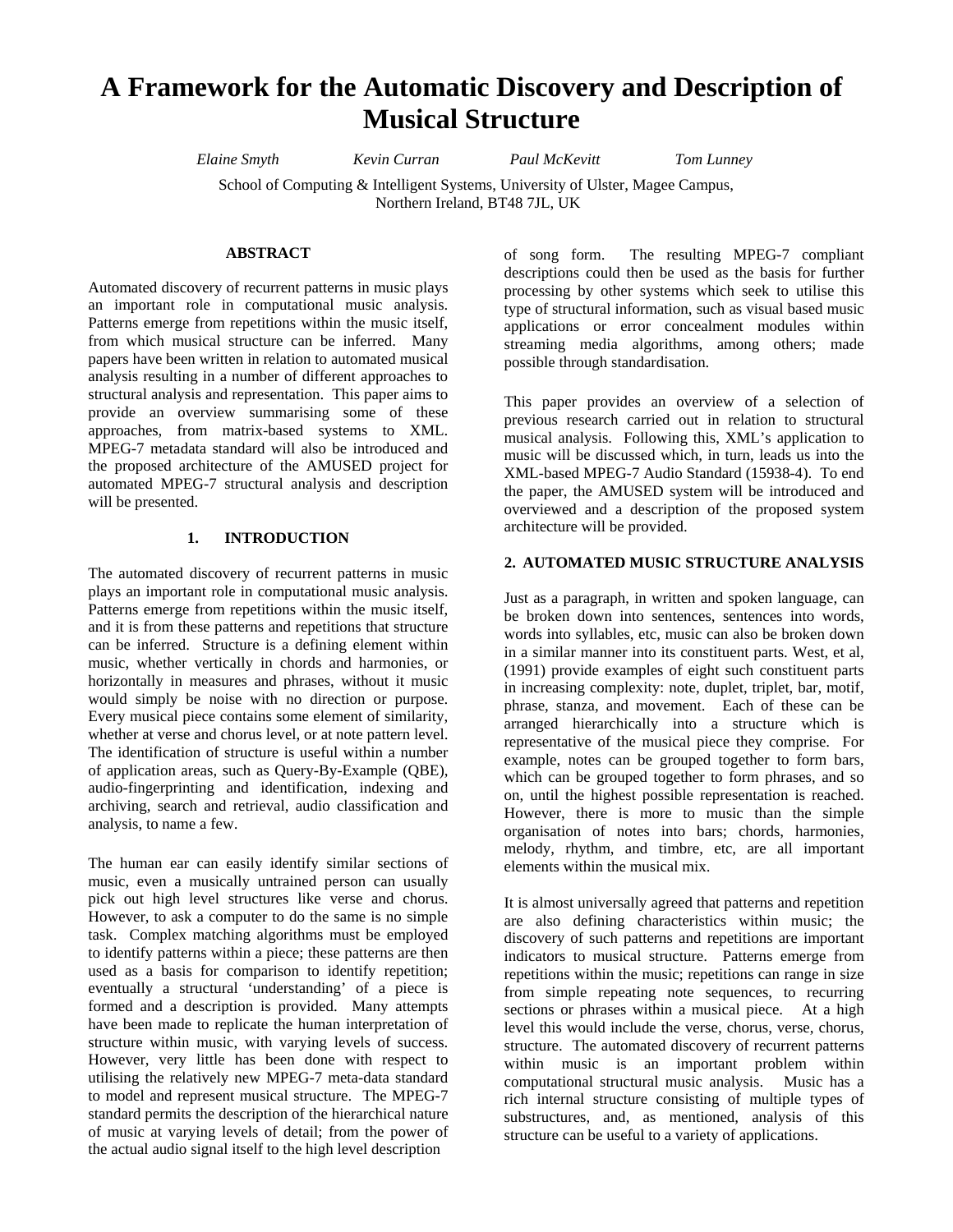There have been many papers written in relation to automated musical analysis and to outline them all here would be a lengthy process. Techniques developed to discover structures within music have resulted in a number of different approaches. This overview will attempt to give a representative summary of some those differing approaches.

Heinrich Schenker is perhaps the grandfather of structural analysis techniques, and is almost certainly the most cited, in particular his Fundamental Structure theory for tonal music. In brief, his Fundamental Structure is made up from three 'layers': Background, Middleground and Foreground. These layers are based on diminutions (of which there are 4 types); if layers of music are stripped away from the surface diminutions which span larger and larger sections of a piece below the surface can be identified. He argued that the Foreground of music was built up from simple diminutions in the Background; diminutions have notes added to them in successive layers from the Background forwards. Schenker used traditional musical notation with modified implications using his own symbols. (Pankhurst, 2005).

Another commonly cited theory is Lerdahl and Jackendoff's Generative Theory of Tonal Music (GTTM). Based on a linguistic theory (Chomskian) which takes in Schenkerian analysis, it attempts to describe how a listener perceives structure within music; particularly from the perspective of an experienced listener. They define four hierarchical dimensions: Grouping Structure, Metrical Structure, Time-Span Reduction, and, Prolongational Reduction. These dimensions represent different aspects of structure within a piece. In addition to these dimensions, they also define two sets of rules which are designed to lead one to arrive at any one of the four dimensions: Well-Formedness rules and Preference rules. The rules of Well-Formedness are not unlike the grammatical rules of language; they define what a well-formed, or syntactically correct, structure is. The Preference rules simply allow preference or importance to be given to certain structures within levels; they help select one possibility from a number of possibilities discovered by the well-formedness rules (Valkonen, 2000).

More recent approaches show ever more varied and complex techniques for discovery of patterns and musical structure, in varying levels of detail. David Temperley, in collaboration with Daniel Sleator, present a computational theory of music cognition; Temperley's work, upon which the computerised approach is based, is heavily influenced by Lerdahl and Jackendoff's GTTM, mentioned above. Like Lerdahl and Jackendoff, music cognition is explained by means of a system that generates structural descriptions based on a set of preference rule systems. These preference rule systems consist of well-formedness and preference rules of the type used in GTTM. Each takes a representation (pitch, expressed in MIDI numbers, onset and offset times of notes) of a musical passage as input and generates a

structure as output that is intended to describe certain aspects of how the musical passage is interpreted by an expert listener. Temperley defines six aspects of musical structure: metrical, phrasing, contrapuntal, pitch-spelling, harmonic, and key (Meredith, 2002).

Melisma Music Analyser is the computer implementation of Temperley's theory. It consists of several modules which analyse musical input to produce structures for each of the structural aspects mentioned above. Output from the system is comprised of various alphanumeric figures and symbols used to represent different information. For example, output from the Harmonic Analyser module consists of a time-point in milliseconds representing the start of a segment; a metrical strength indicated by a series of X's; the result of the harmonic analysis is the root of the segment; followed by a graphical representation of the root's position on the 'line-of-fifths'. As pitch-spelling is combined with harmonic analysis, the Tonal Pitch Class (TPC) is labelled together with its 'line-of-fifths' representation (Sleator and Temperley).

Foote and Cooper (2001), (2003), base their novel approach on the use of a two-dimensional matrix representation of musical information. An audio file is visualised as a square; time runs from left to right, as well as from top to bottom; the bottom left-hand corner of the image represents the start of the piece, while the top right corresponds to the end. Similarity is signified by light (similar) and dark (dissimilar) cells within the matrix. Repetitive similarities show up as a checkerboard pattern and repeating themes are visible as lines parallel to the diagonal. Coarse structure can be inferred from the checkerboard patterns within the matrix. Segments can be discerned from square regions of high similarity along the main diagonal allowing the identification of Intro, Verse, and Chorus blocks.

Lu, et al, (2004) present a similar matrix-style methodology. They offer improved feature extraction through a Constant Q Transform and a novel similarity measure between features. From the resultant selfsimilarity matrix, an adaptive method is used to identify all significant repeating patterns; and from this, heuristics are used to analyse the repeating patterns further. Each repeating segment is labelled to obtain musical structure, based on standard musical form notation (ABAA, for example). The ultimate result from this analysis is a fairly course description of musical structure, or song form.

Dannenberg (2002) uses repetition as a basis for structural understanding of music. The system takes actual digital audio as input and produces a simple 'explanation' of the music in terms of repetitions and implied structure as output. The structural explanation is non-hierarchical; output form the system is a string of symbols, e.g. AABA, in the usual musical form notation. Vercoe and Chai (2003) present a similar system which automatically identifies repetition and labels high level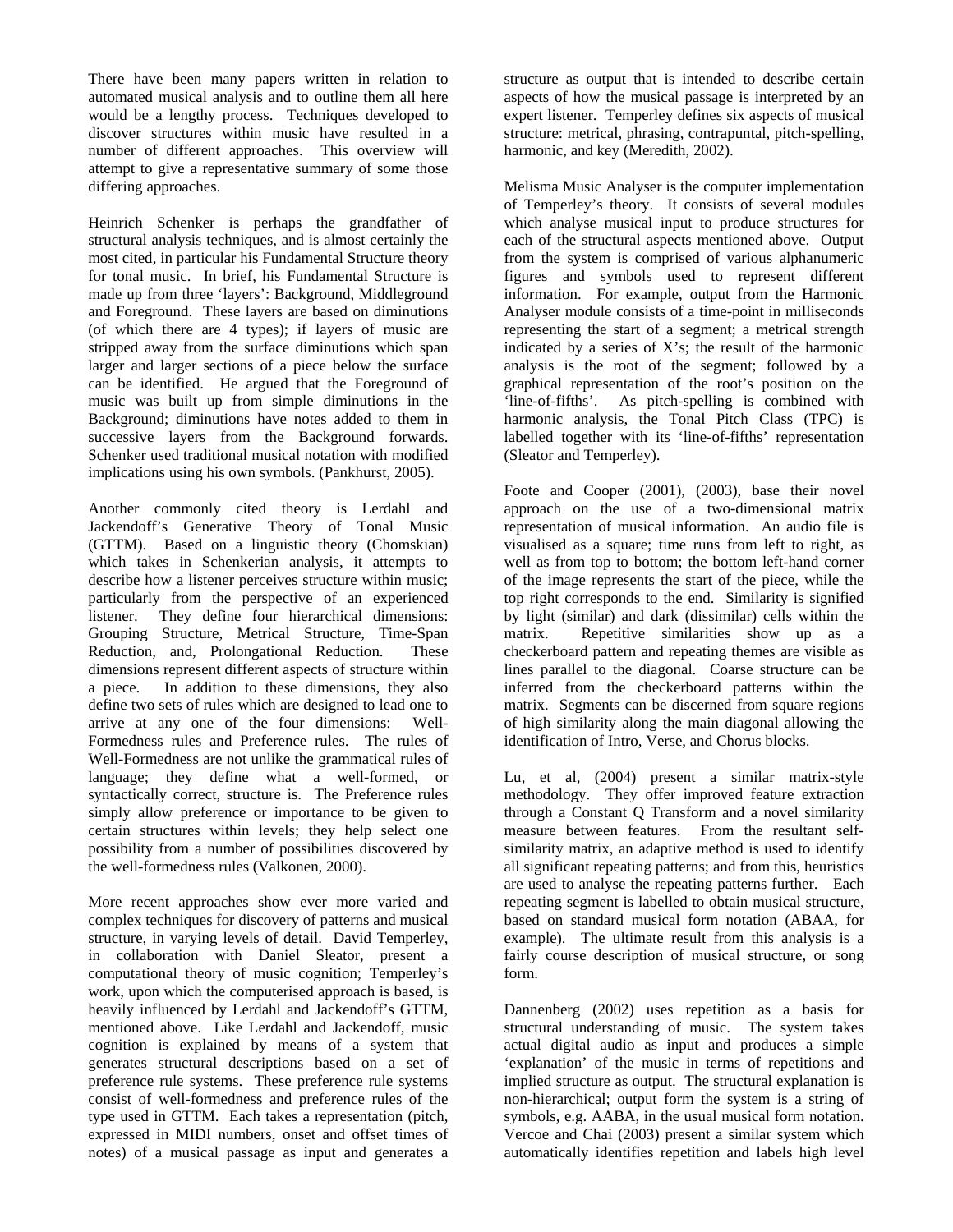structure within music; as do, Maddage, et al (2004); a non-hierarchical coarse description of a song is ultimately produced indicating Intro, Verse, Chorus, etc.

Weyde (2001) bases his approach on discovering rhythmic structure within music. Information at motif and phrase level is extracted; low level data is deemed un-useful as it does not contain enough structural information. The basic idea is to determine groupings for sequences of notes and similarity relations of groups. The end product of the system is a series of horizontal groupings with defined relations. A further paper by Weyde and Wissman (2004) uses musical maps to visualise structure graphically; the relations within music itself are represented as nodes and 'edges'. Various musical objects are defined; these can range in size from a note to an entire collection, can be more abstract concepts like harmonic function, or parts of musical pieces like a motif or chord. Relations can be even more varied; containment, similarity, succession, rhythmic and harmonic relations, for example. The maps adequately show the hierarchical relationships between musical elements.

A lot of the previous research outlined here produces a relatively high level, coarse, non-hierarchical description of musical structure. These relatively non-hierarchical representations should really be referred to as musical song form, as this is what they ultimately resemble. Temperley and Sleator's system is perhaps the most comprehensive; it models musical structure from six different perspectives. However, it is somewhat limited in the inputs it can handle, ('notelist' – pitch (midi#), onset and offset times), and the representation it produces: alphanumeric figures and symbols. The musical maps, produced by Weyde and Wissman (2004), also show a reasonable degree of structural information and relationships, but the system is a self-contained object oriented environment for musical visualisation; information produced by the system is for use purely within the system's scope, there is no output other than the visual representation on screen. It would be extremely valuable to have a system which analyses and represents musical structure in a standardised way; the output of which would be useful to any number of applications, even those outside music theory.

Wiggins, et al, (1989) go some way towards providing a standard representation; they apply an abstract representation to model music and its inherent structure; known as CHARM (Common Hierarchical Abstract Representation for Music). Although this is a system of representation and does not perform analysis, it is mentioned here because it provides the means with which to model discovered musical structure. Within the system notes correspond to 'events'; events are made up from a set of tuples consisting of: {id, pitch, time, duration, timbre}. These events can be grouped to form 'constituents'; constituents are a higher level description for a collection of events from which a hierarchy can be built. For example, an event can appear inside a

constituent, this constituent may then appear inside a further, higher level constituent, and so forth, to create a hierarchical abstract representation of a musical piece. The CHARM system may produce a somewhat standardised representation, but it is not on par with the complex representation possible with XML-based notation; its main purpose, perhaps, to satisfy a computing requirement. It is also unclear how easy it would be to model differing structural aspects based on the defined event/constituent groupings; however, this would be dependant on particular implementations of the representation. In addition, XML is already standardised and can be easily parsed for specific information because it is text-based.

## **3. XML AND MUSIC NOTATION**

XML (eXtensible Markup Language) is a standardised text-based method for describing the structure of data, readable by both humans and machines. It provides a very rich schema for defining complex documents and data structures, which is also extendable. Text-based representations are ideal for music, especially when these representations can be automatically extracted from sound files. Music does not lend itself to easy interpretation by computer, unlike language which can be easily represented and understood by computers because of the ANSI standard. Of particular benefit to music applications is the fact that XML allows support for multiple descriptions of the same data, and hierarchies are as fundamental to XML as they are to music notation. XML's ability to represent both hierarchies and the relationships between hierarchical elements is beneficial. What makes XML more attractive is the fact that it is platform independent, and standard tools can be used to validate code (Castan, 2001).

There are a variety of XML-based markup projects in existence that are specifically aimed at music. XScore, the Music Encoding Initiative (MEI), MusicXML, and Music Content Markup Language (MCML), to name a few. The reader is referred to http://xml.coverpages.org/xmlMusic.htm for a fairly comprehensive list of existing markup initiatives. Although all are based on XML, they do have varying purposes. For example, XScore is an application of XML for describing the musical score (Grigaitis, 1998), and MCML was developed as part of another project (MIDILib) for content-based queries and navigation (Schimmelpfenning, et al, 2000). While MEI strives to meet a broader range of music applications, it also avoids the confusion of other XML standards by using familiar names for elements and attributes, for example, <note> and <chord> (Roland, et al, 2002). MusicXML is perhaps the most mature endeavour for music encoding using XML. It has its roots in academia and has made its way into a number of commercial applications and has even been proposed to OASIS (Organisation for the Advancement of Structured Information Standards) for consideration to become a recognized standard (Stewart, 2003).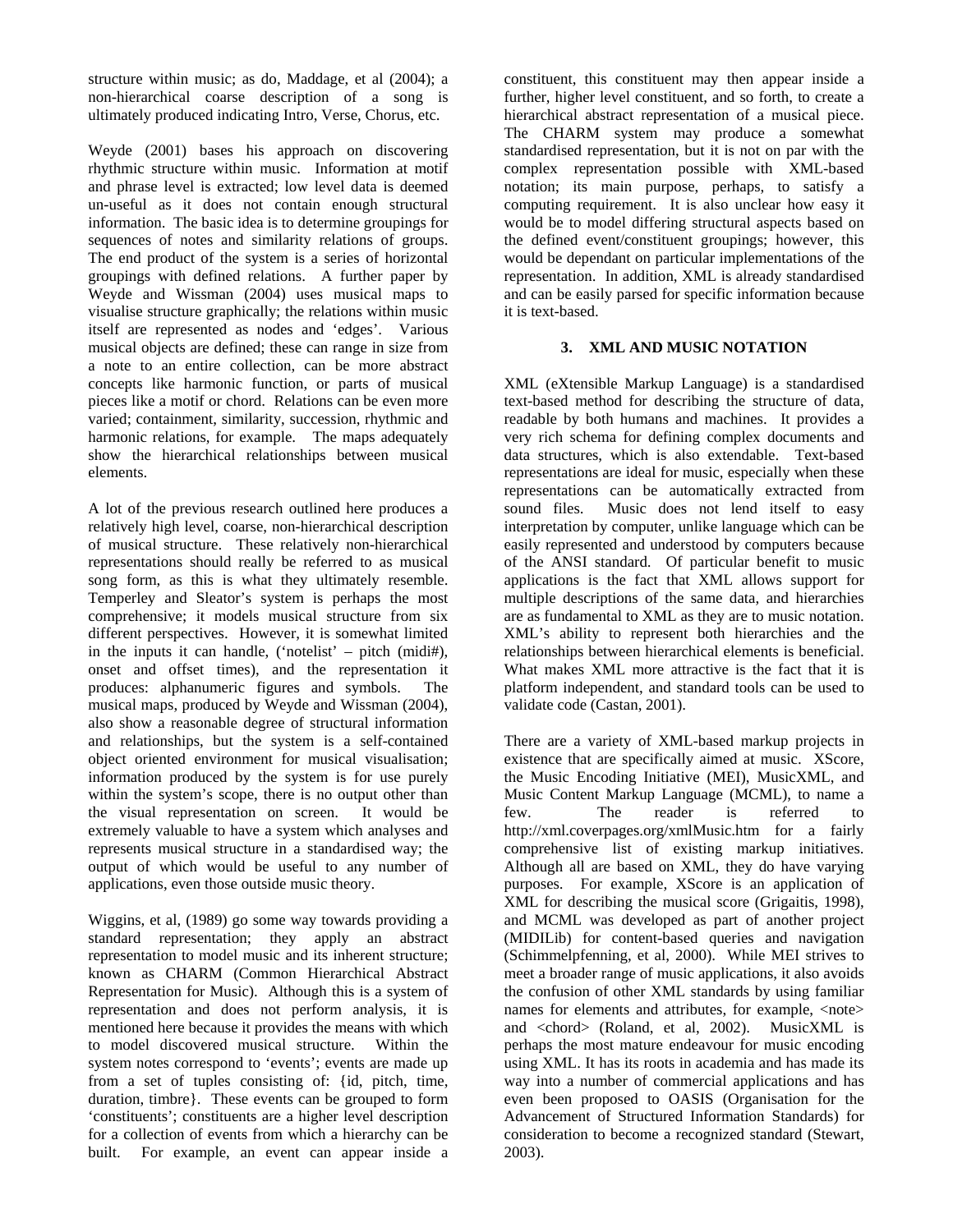There are a few tools which harness the power of XMLbased markup languages; as mentioned, the MIDILib project utilizes MCML; in addition, MiXA, VExPat and Sharpeye, among others, make use of MusicXML. MiXA is a web based musical annotation system (Kaji, et al, 2004), whereas VExPat is pattern extraction system which uses the MusicXML representation of music as a basis for analysis, score rendering and MIDI execution (Santana, et al, 2003). Sharpeye is a music reader which converts a scanned image of printed music into a MIDI, NIFF or MusicXML file (Jones, 2005). There do not appear to be any XML applications which deal specifically with the issue of identification and representation of structure within music, in the context of the current project. However, MUSITECH, which is an object-based model of music, can transform its Javabased objects into XML format for storage and data exchange. This system concentrates on representing layers of music from different aspects, defined by abstraction, aggregation and structure, making it possible to create different views of a piece of music (Weyde, 2004). Although, it is unclear what exactly is captured in the XML representations, or whether musical structure is adequately modelled.

A potential drawback is that most current DTD's restrict themselves to Common Western Music Notation (CWMN or CMN), with some including tablature. MusicXML, for example, was designed to represent musical scores and sheet music, specifically common western musical notation from the 17th century onwards (Stewart, 2003). MPEG-7 is a further XML-based standard, but is more general in its approach; it is not based on the representation of sheet music or scores, but can deal with the representation of music directly from the audio file; in addition it can also deal with spoken content. Analysis of the sound file frees the representation somewhat from the restrictions of a specific notational approach, like CWMN. The next section provides a very brief overview of MPEG-7 Audio (Part 4).

#### **4. OVERVIEW OF MPEG-7 AUDIO**

The MPEG-7 standard currently consists of 8 parts, part 4 of which deals specifically with the description of audio data; formally recognised as 15938-4. The main MPEG-7 elements are Descriptors (D), Description Schemes (DS), and a Description Definition Language (DDL). Ds are intended to describe low-level audio features; they are the building blocks of the system. DSs are designed to describe higher level audiovisual features. DSs produce more complex descriptions by combining multiple Ds and DSs and declaring relationships among the description components. DDL provides the descriptive foundations through which users can create their own Ds and DSs (Salembier, et al, 2001).

The Audio Framework tools are applicable to the description of general audio; a graphical representation of the Framework is provided in Figure 1. The generic Audio Framework contains low-level descriptors designed to provide a basis for the construction of higher level audio description schemes. The Low-Level Descriptors (LLDs) permit the description of an audio signal's spectral and temporal features. In the first version of the standard there were seventeen LLDs for general use in a variety of applications. Since 2004, there has been an extension to the original standard (Amendment 1) to include additional Ds for such things as background noise level, balance, bandwidth, etc, with proposals for a second amendment to include Ds to describe audio intensity, rhythmic patterns, chord patterns, and so forth (ISO/IEC, 2002) (Gruhne, 2004).



**Figure 1 Audio Framework** 

In addition to the LLDs there are five general sets of high-level audio description tools, which aim to encompass some application areas, such as sound recognition, musical instrument timbre, spoken content, melodic contour and melody. These specialised tools may be used in conjunction with the other tools within the standard. The high-level tools provide both functionality and also serve as examples of how to use the low-level framework (ISO/IEC, 2001).

MPEG-7 Ds and DSs have been successfully utilised by a number of projects over the last few years in a variety of application areas (Batke, et al, 2004), (Celma, et al, 2004), (Dumouchel, et al, 2003), (Eisenberg, et al, 2004). These can be broadly categorised into one of the following areas: Query-By-Example (QBE), fingerprinting for audio identification, indexing and archiving, MPEG-7 authoring tools, audio analysis, audio classification, and Digital Rights Management (DRM). Musicstructure.com is perhaps the only existing MPEG-7 based application which deals solely with the analysis and representation of musical structure, (Casey, 2004), but again this system only performs partitioning into a relatively high level structure.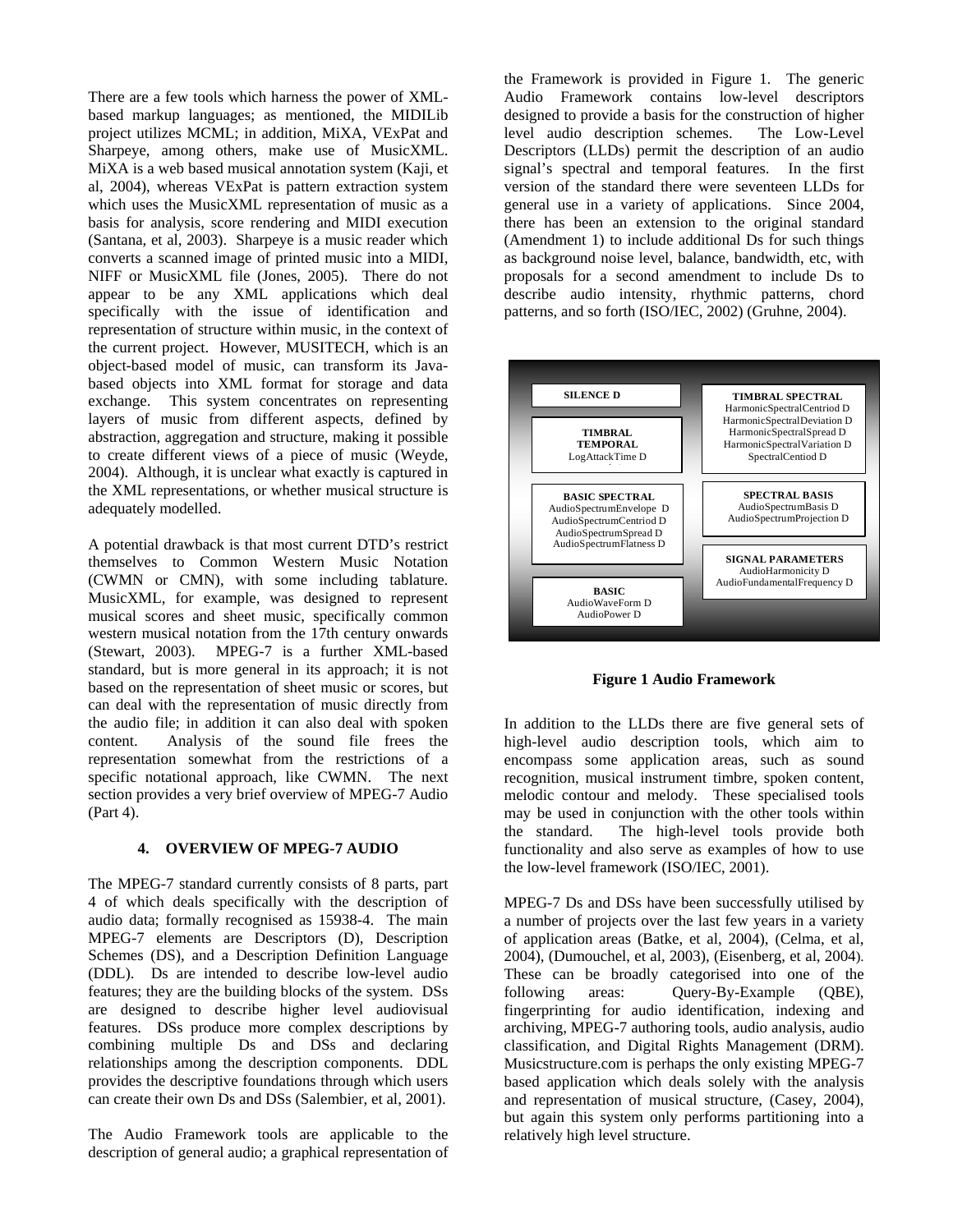MPEG-7 holds great promise in relation to the useful description of audio. It will have many applications, both within music theory and within information search and retrieval, as well as many as yet unknown application areas.

## **5. AMUSED SYSTEM ARCHITECTURE**

There are already quite a few applications in existence which utilise the power of MPEG-7 Audio; ranging from applications which automatically extract low-level descriptions, (Crysandt, 2003), to applications which extract and use descriptions to visualise the structure of music, not unlike the matrices discuss earlier in this paper (Casey, 2004). Other systems developed have been mainly based on the query-by-example paradigm or audio fingerprinting systems for indexing and archiving; there are very few pure musical structure analysis tools. The aim of the current AMUSED project is to develop a Java-based real-time architecture which will take digital musical audio (in most common formats) as input and produce MPEG-7 compliant descriptions of structure as output. A diagram representing an overview of the proposed system architecture is shown in Figure 2.



#### **Figure 2 Overview of AMUSED System Architecture**

The aim of this system is to achieve real-time analysis of digital audio and subsequent creation of MPEG-7 compliant structural descriptions. A digital audio signal is received into the system as a data stream. Spectral analysis is performed on the incoming data stream to accumulate low level information about the audio signal; signal power, spectrum spread, fundamental frequency, etc. This information is 'extracted' from the signal and described using the MPEG-7 Audio LLDs. The structural analysis module takes the output from this module and performs further analysis to identify patterns, repetition and regions of self-similarity. This information is then used as a basis for the construction of a hierarchical model of musical structure which is described by the MPEG-7 structural description module. The final output from the system is in the form of an MPEG-7 compliant XML file, which can be used within other systems.

#### **6. SUMMARY**

This paper provided a review of previous research and an overview of the MPEG-7 standard, together with a synopsis of the proposed system architecture. Most of the systems reviewed provide high level song form descriptions with no real appreciation of the structure that lies beneath. Those which did model structure at a more in-depth level lacked any standardised output, limiting usefulness outside their own project scope. The use of the XML standard for music notation is a step in the right direction; however, some of the projects outlined here were rather simplistic in nature and didn't capture anything that useful about the music.

Built on top of the XML base is the MPEG-7 standard. MPEG-7 offers a standardised scheme for the description of audio, among other media. MPEG-7 contains specific extensions to facilitate the accurate description of digital audio content. Some applications are already in existence which utilise MPEG-7; however, very few offer the automated description of musical audio structure, indeed, most are QBE-style applications. The AMUSED system aims to overcome the inadequacies identified and provide a novel system for the automated extraction, analysis and description of digital audio structural characteristics and produce standardised, MPEG-7 output.

# **References**

Batke, Jan-Mark, Eisenberg, Gunnar, Weishaupt, Philipp, Sikora, Thomas, (2004) *A Query By Humming System using MPEG-7 Descriptors*, AES Convention Paper 6137, AES 116<sup>th</sup> Convention,  $8<sup>th</sup>$ -11<sup>th</sup> May 2004, Berlin, Germany

Casey, M,  $(2004)$ , Musicstructure.com, http://www.musicstructure.com/intro.html

Castan, G., Good, M., and Roland, P. (2001). *Extensible Markup Language (XML) for Music Applications: An Introduction.* Computing in Musicology, Vol. 12, No. 1, pp: 12-20

Celma, Oscar, Gomez, Emilia, Janer, Jordi, Gouyon, Fabien, Herrera, Perfecto, Garcia, David, (2004), *Tools for contentbased retrieval of audio using MPEG-7: the SPOffline and the MD Tools*, AES 25<sup>th</sup> International Conference,  $17<sup>th</sup>$ -19<sup>th</sup> June 2004, London

Cooper, M. and Foote, J. (2003) *Summarizing Popular Music via Structural Similarity Analysis*. IEEE Workshop on Applications of Signal Processing to Audio and Acoustics. Mohonk Mountain House. New Paltz, New York October 19- 22, 2003

Crysandt, Holger, Tummarello, Giovanni, Piazza, Francesco, (2004), *Java MPEG-7 Audio Encoder*, MusicNetwork 3rd Open Workshop, 13-14<sup>th</sup> March 2004, Munich,